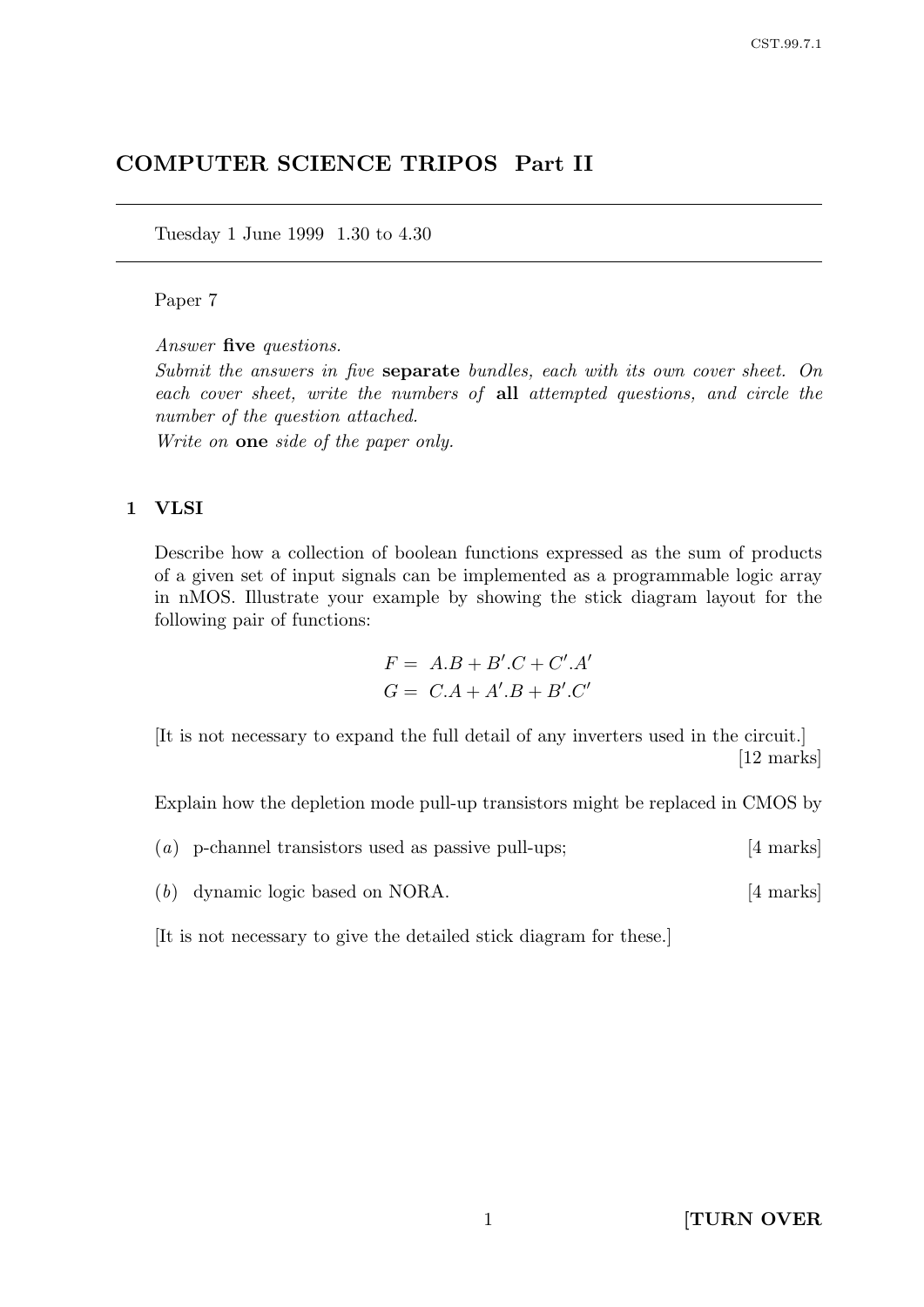# 2 Specification and Verification I

For  $n \geq 0$ , define  $\Sigma(A, n)$  recursively by:

$$
\Sigma(A, n) = if n = 0 then A(0) else \Sigma(A, n-1) + A(n)
$$

For  $m \geq 0$  and  $n \geq 0$  define  $\Sigma( A, m, n )$  by:

$$
\Sigma 2(A, m, n) = \text{if } m = 0
$$
  
then  $\Sigma(A, n)$   
else  
if  $m \le n$  then  $\Sigma(A, n) - \Sigma(A, m-1)$  else 0

Show that:

(a) 
$$
\forall n. 0 \le n \Rightarrow \Sigma2(A, n, n) = A(n)
$$
 [2 marks]  
(b)  $\forall m \ n. 0 \le m \land m < n \Rightarrow \Sigma2(A, m, n) = A(m) + A(n) + \Sigma2(A, m+1, n-1)$  [6 marks]

Give a detailed proof using Floyd–Hoare logic that:

$$
\vdash \{N = n \land n \geqslant 0\}
$$
\n
$$
\begin{aligned}\nM := 0; \text{ SUM} := 0; \\
M & \text{HILE M} \leqslant N \text{ DO} \\
&\text{IF M=N} \\
\text{THEN BEGIN SUM} := \text{SUM} + A(N); \text{ M} := M+1 \text{ END} \\
\text{ELSE BEGIN SUM} := \text{SUM} + A(M) + A(N); \text{ M} := M+1; \text{ N} := N-1 \text{ END}\n\end{aligned}
$$

[12 marks]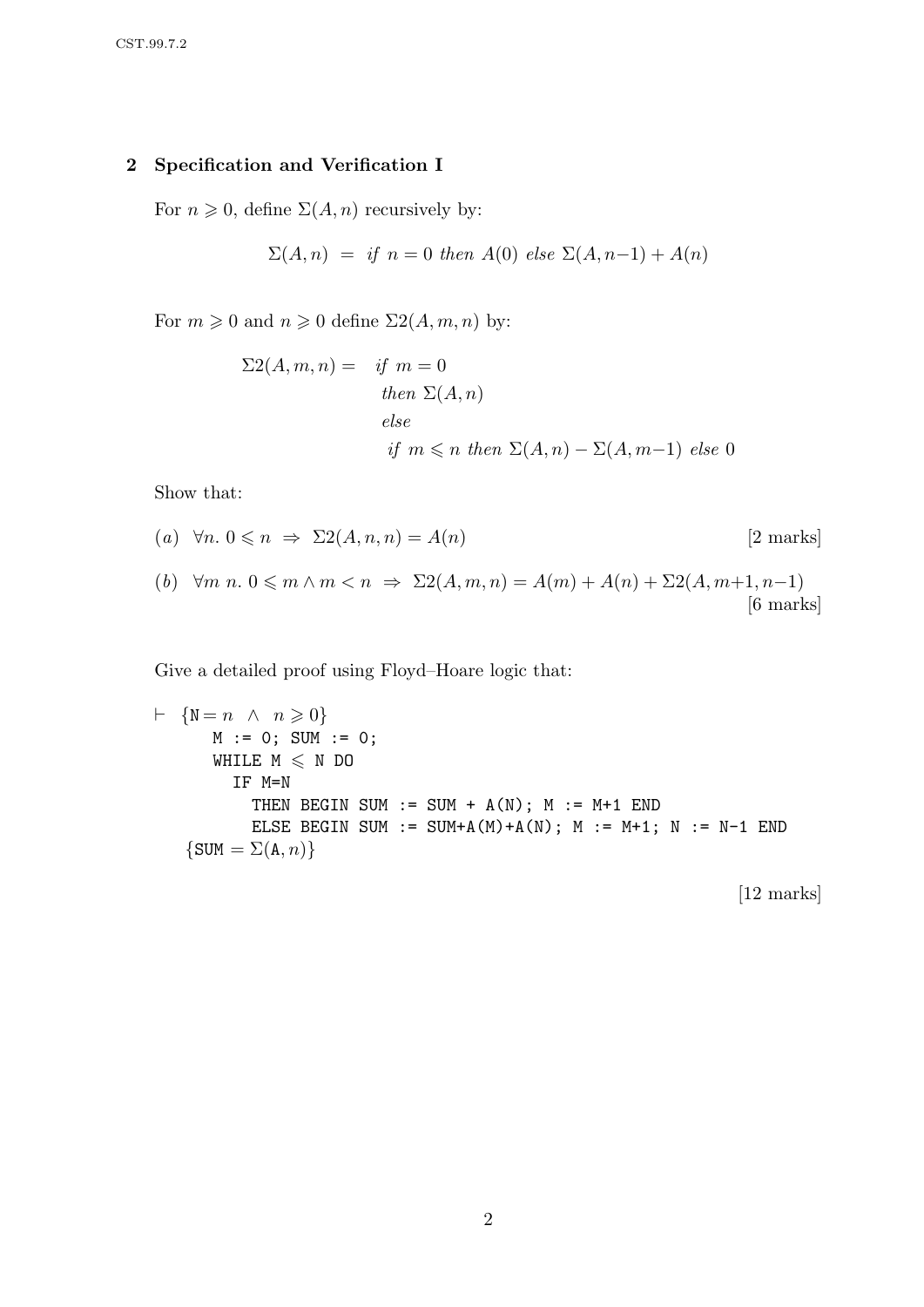## 3 Comparative Architectures

Why might a processor supporting "dynamic execution" (out-of-order execution with speculation) yield better performance than a statically-scheduled processor with a similar number of execution units? [5 marks]

Outline the operation of a dynamic execution processor. You should address the following issues in your answer:

- register re-use (name dependencies)
- arithmetic exceptions
- control-flow misprediction
- load/store ordering preservation

[10 marks]

What factors are likely to affect the amount of instruction-level parallelism that will be exploited by future processors? [5 marks]

### 4 Optimising Compilers

Define the notion of a program expressed as a flowgraph of three-address instructions being in *single static assignment* (SSA) form. [4 marks]

Given a program expressed in a language like C, explain how one might deal with

- (a) temporaries used to express a complicated expression as a sequence of three-address instructions, and
- (b) (non-address taken) formal parameters and local variables

so that the resulting flowgraph is in SSA form. [6 marks]

Give a program for which performing a "map to SSA form" pass before register allocation is likely to result in better code, noting any assumptions you make on how register allocation works. [5 marks]

Commonly SSA form is discussed only for temporaries and non-address-taken local variables. To what extent is it possible to arrange that accesses to address-taken locals or statically allocated global variables can be transformed into SSA form? What effect might such a transformation have on register allocation of such variables? [5 marks]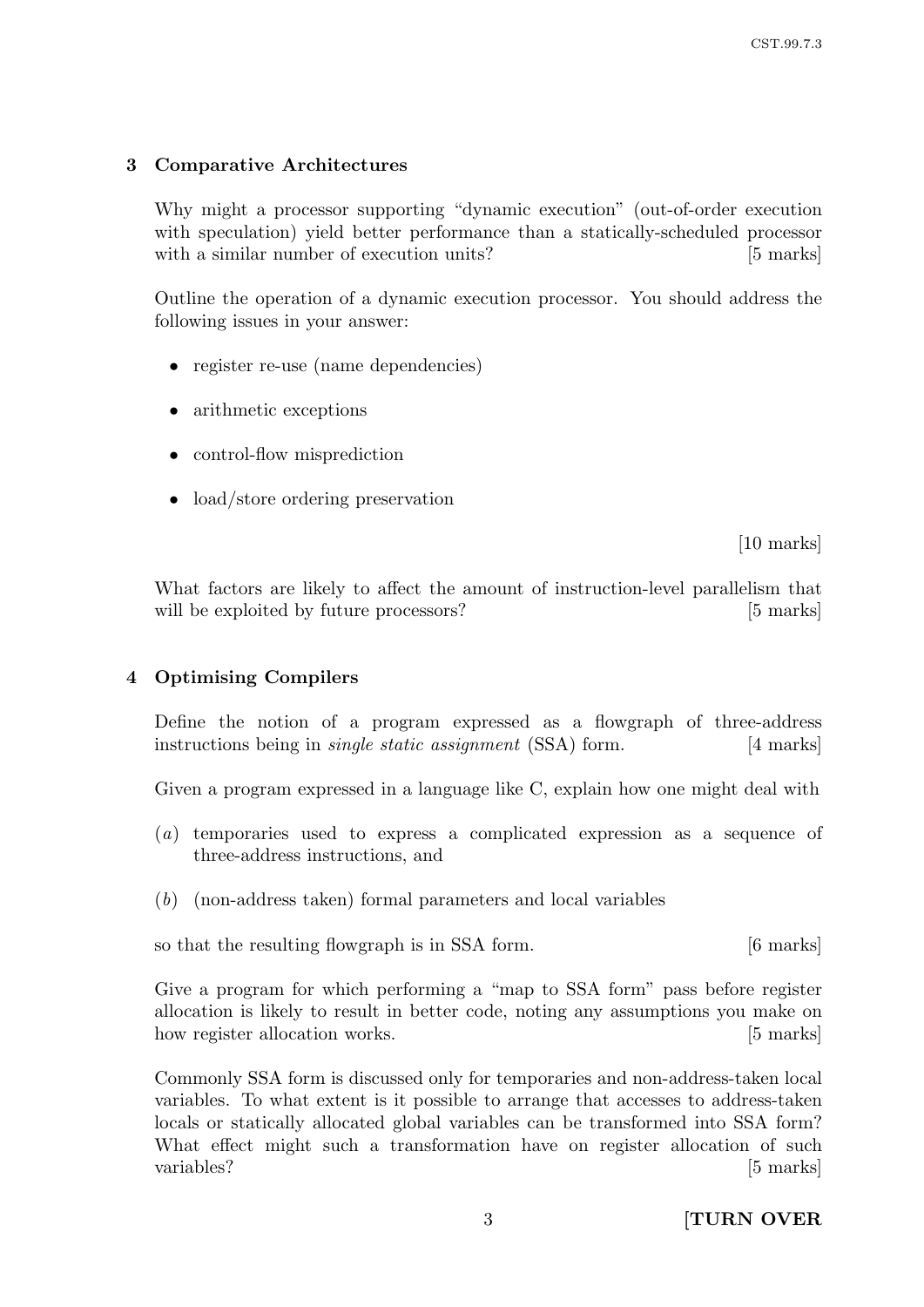## 5 Information Retrieval

You are asked to design a modern information management system for a large multi-volume encyclopedia like the Encyclopaedia Britannica.

Describe in detail the ways in which you would organise and index the encyclopedia text, and the facilities you would offer the system user. [12 marks]

Justify your choices. [4 marks]

Comment on the issues that would arise if you wanted to evaluate system performance. [4 marks]

## 6 Security

You have been hired by a company which is bidding to take over the National Lottery when Camelot's franchise expires, and your responsibility is the security architecture. State the security policy you would recommend and outline the mechanisms you would implement to enforce it. [20 marks]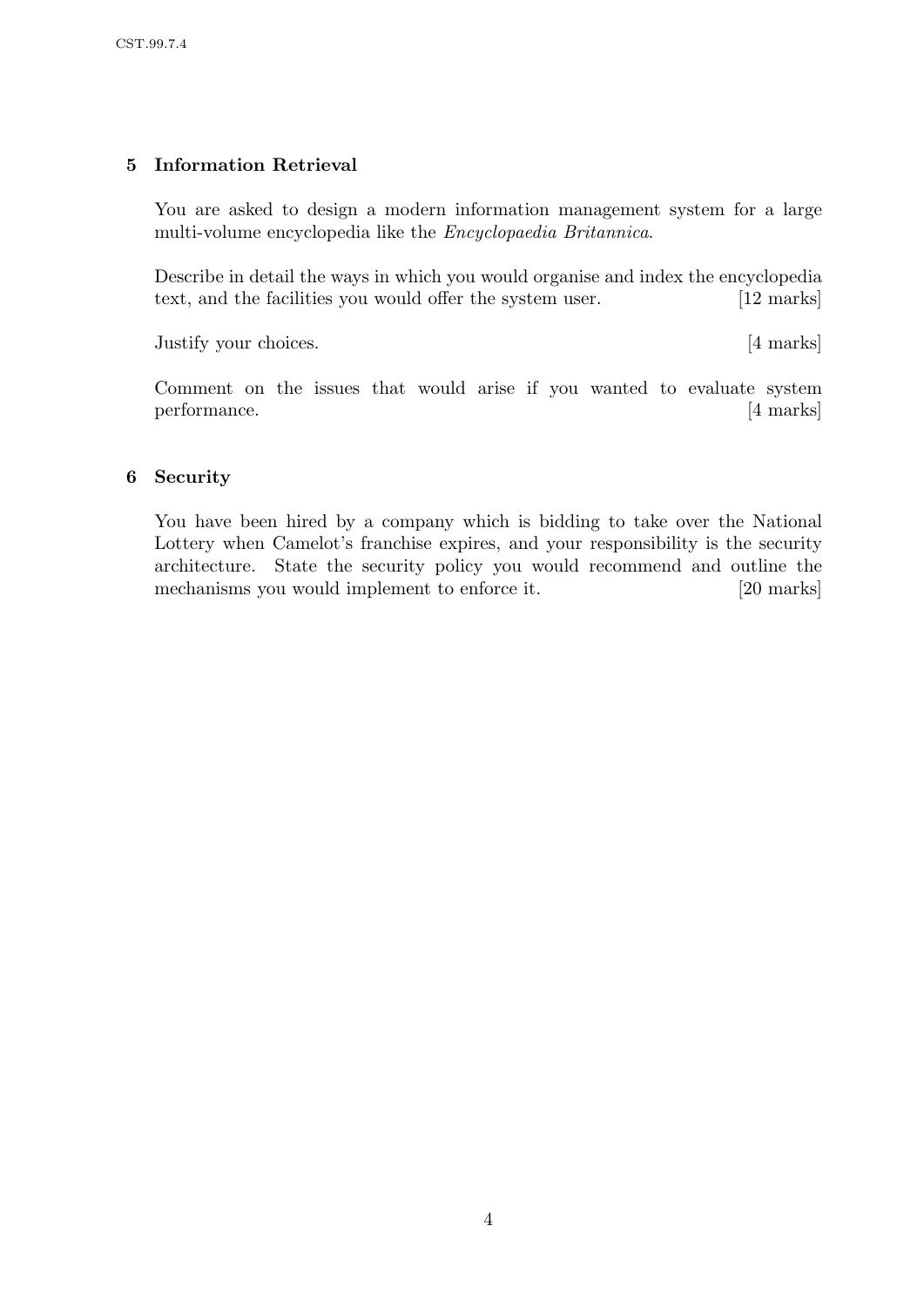### 7 Neural Computing

Explain the mechanisms and computational significance of nerve impulse generation and transmission. Discuss each of the following aspects:

- (a) The equivalent electrical circuit for a nerve cell membrane.
- (b) How different ion species flow across the membrane, in terms of currents, capacitance, conductances, and voltage-dependence. (Your answer can be qualitative.)
- (c) The role of positive feedback and voltage-dependent conductances.
- (d) The respect in which a nerve impulse is a mathematical catastrophe.
- (e) The approximate time-scale of events, and the speed of nerve impulse propagation.
- $(f)$  What happens when a propagating nerve impulse reaches an axonal branch.
- (g) What would happen if two impulses approached each other from opposite directions along a single nerve fibre and collided.
- (h) How linear operations like integration in space and time can be combined in dendritic trees with logical or boolean operations such as AND, OR, NOT, and veto.
- (i) Whether "processing" can be distinguished from "communications", as it is for artificial computing devices.
- $(j)$  The respects in which stochasticity in nerve impulse time-series may offer computational opportunities that are absent in synchronous deterministic logic.

[2 marks each]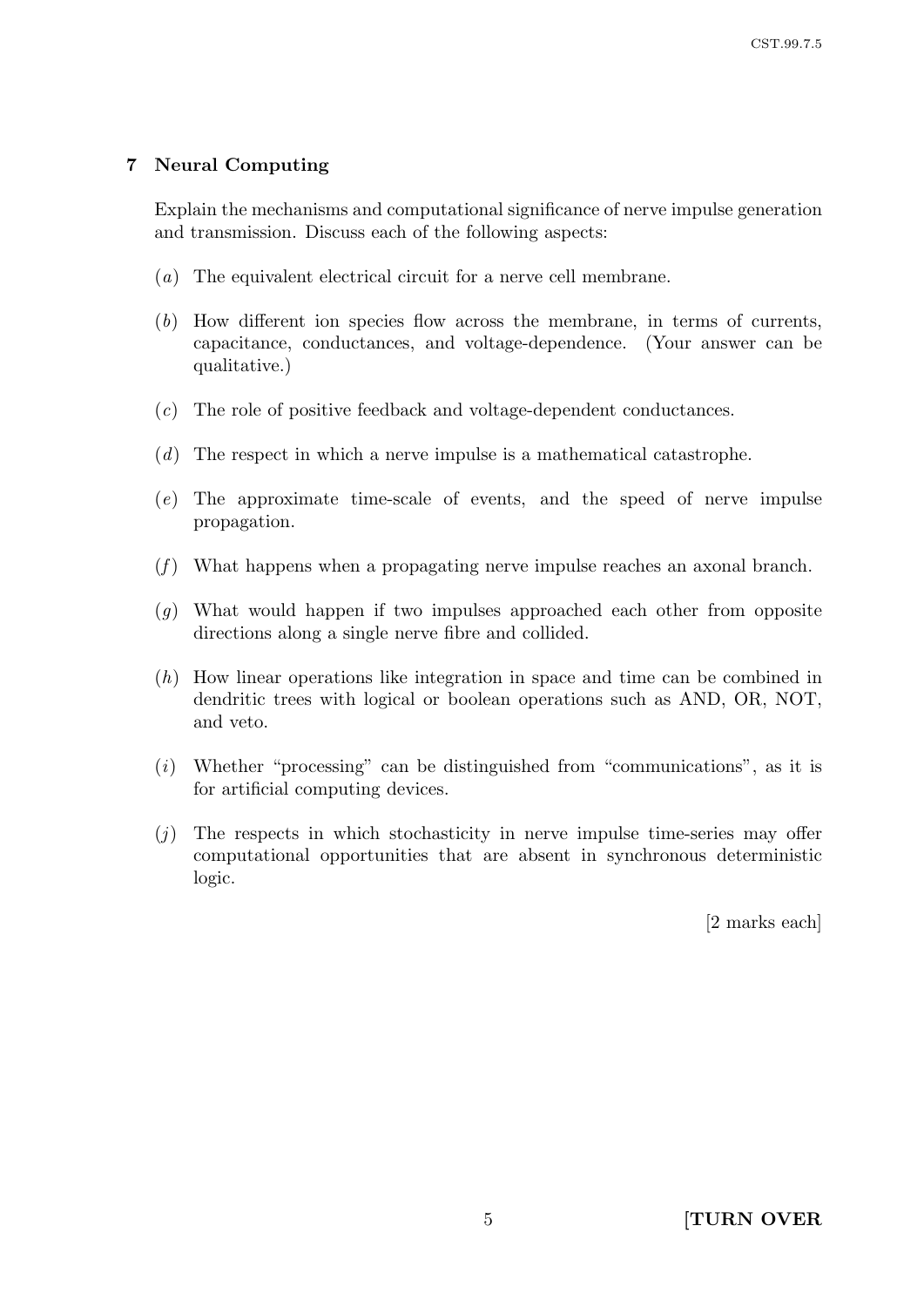### 8 Natural Language Processing

Write about *two* of the following. Describe how each technique can be used in the solution of a natural language processing (sub)task and the problems which remain.

- (a) Active chart parsing
- (b) Part-of-speech disambiguation using finite-state machines
- (c) Probabilistic context-free grammar
- (d) Plan recognition for discourse comprehension

[10 marks each]

#### 9 Denotational Semantics

Suppose that  $f: D \to D$  is a continuous function on a domain. What is meant by the *least pre-fixed point*,  $\hat{f}x(f)$ , of f? [2 marks]

Show that  $\hat{f}xx(f)$  exists and is in fact the least fixed point of f. [12 marks]

Suppose now that E is another domain and  $q: D \times E \to E$  a continuous function. Let  $(d, e)$  be the least element of  $D \times E$  satisfying

$$
\begin{cases}\nd &= f(d) \\
e &= g(d, e)\n\end{cases}
$$

Prove that  $d = \text{fix}(f)$ . [6 marks]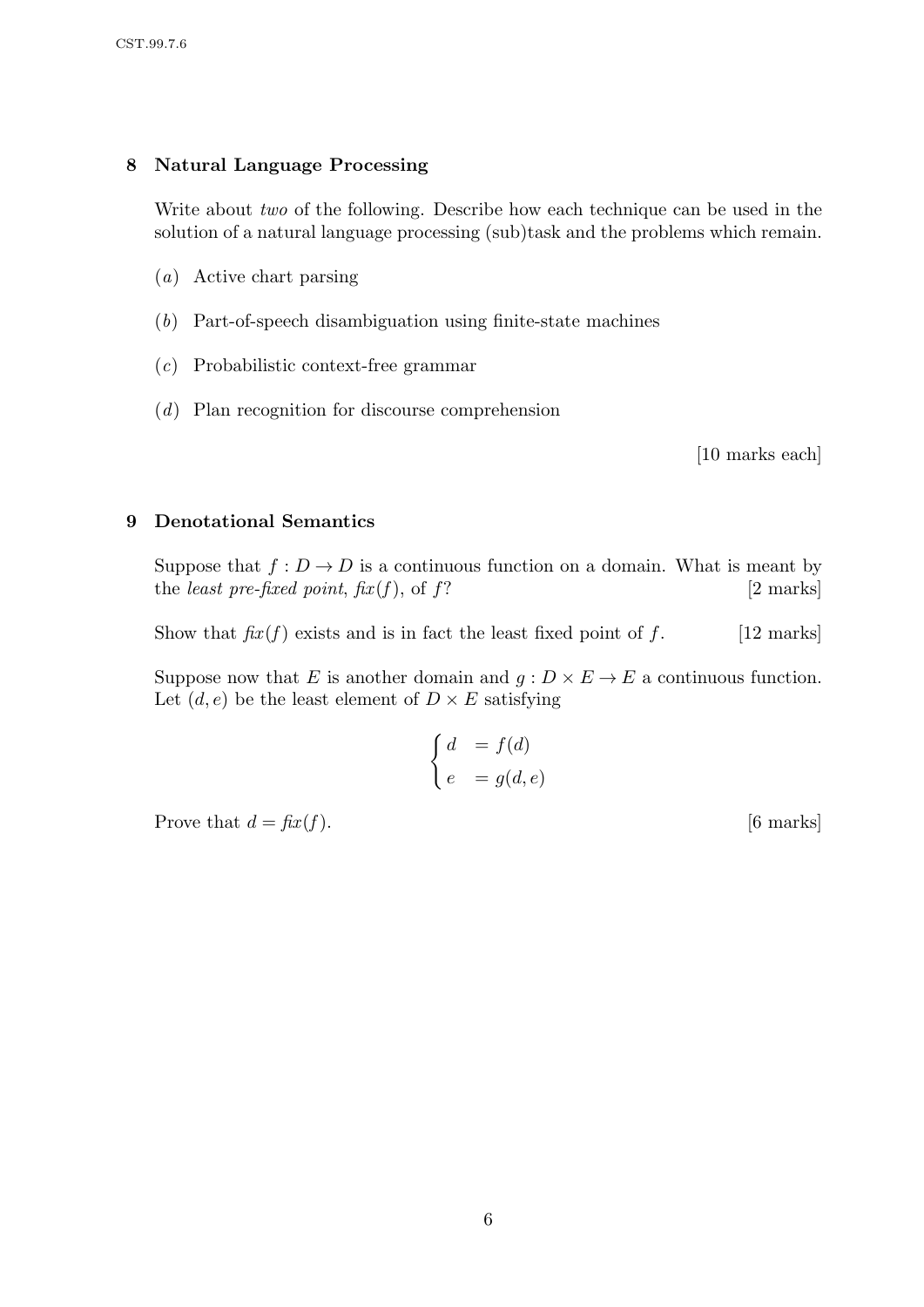## 10 Specification and Verification II

Consider the following Verilog phrases:

initial  $r = 0$ ; always  $\mathbb{O}(\text{posedge } \text{clk})$   $r = a + r$ ;

Write down a formula in logic that relates  $\mathsf{clk}$ , a and  $\mathsf{r}$  at a level of abstraction where clock edges are explicitly represented. [4 marks]

Write down a second formula that models only the sequences of values of a and r at successive clock cycles. [4 marks]

Discuss the relationship between the two formulae. [4 marks]

Formalise and prove, using your second formula, that on the  $n^{th}$  cycle the value of **r** is the sum of the values of **a** on all the cycles up to the  $n^{th}$ . You may assume that values are natural numbers and ignore the possibility of overflow. [8 marks]

## 11 Advanced Graphics

Give a parametric definition of a torus centred at the origin and aligned with the coordinate axes. [4 marks]

Outline how you would find the first intersection point, if any, of a ray with the torus from the previous part. [You may assume that you are provided with functions to find the roots of linear, quadratic, cubic and quartic equations.] [4 marks]

Show how to construct a circle using non-uniform rational B-splines (NURBS). [8 marks]

Show how the circle definition from the previous part can be used to define a NURBS torus. [You need explain only the general principle and the location of the torus's control points.] [4 marks]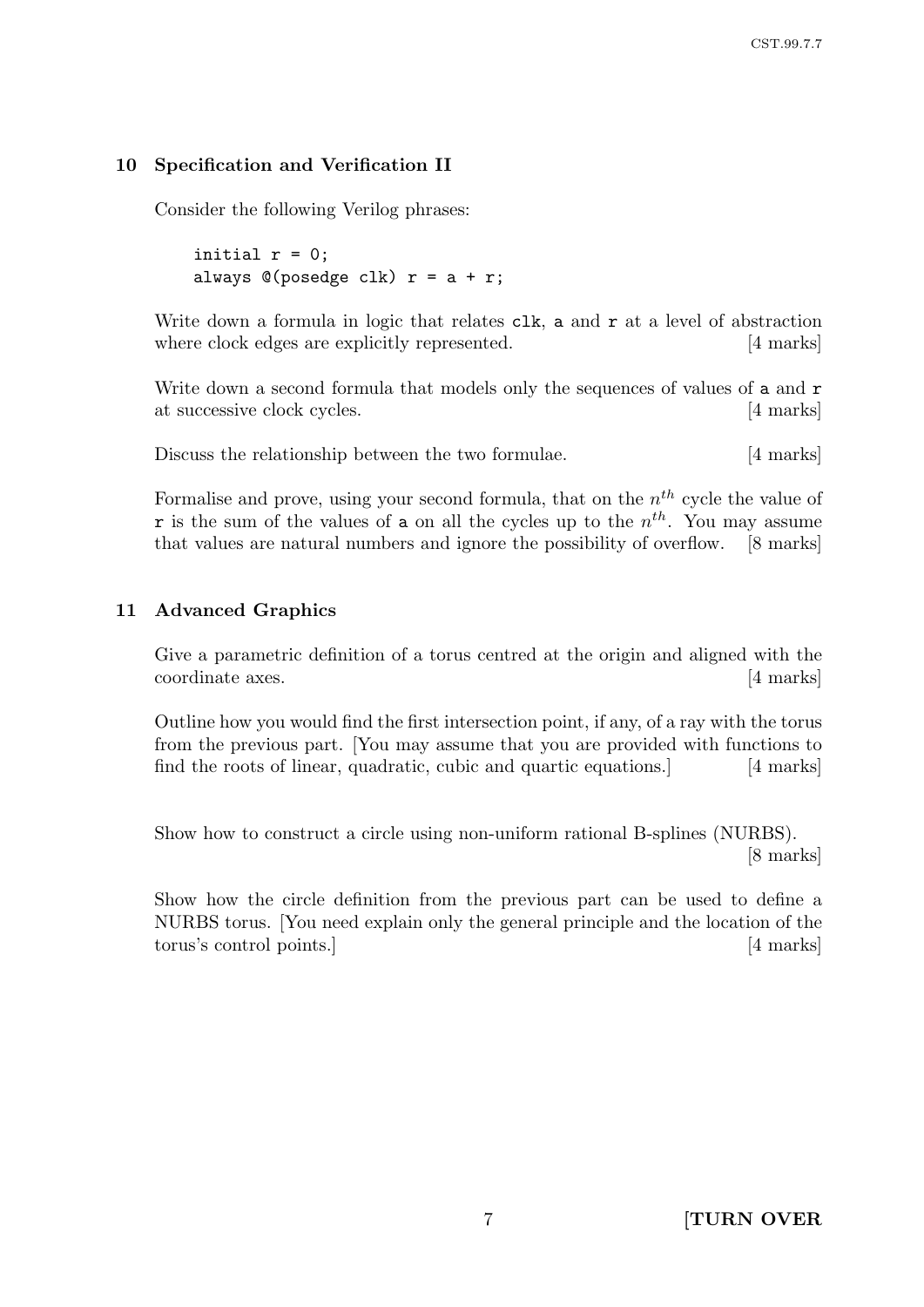#### 12 Types

Contrast the advantages and disadvantages of explicit and implicit typing.

[4 marks]

Consider an ML-style language with types and type schemes

$$
\tau ::= \alpha \mid \text{bool} \mid \tau \to \tau \mid \tau \text{ list}
$$

$$
\sigma ::= \forall A(\tau)
$$

Give the typing rules for variables, function abstraction, function application, and let-binding. Make the form of the typing judgement clear. [5 marks]

Give terms  $M_1$  and  $M_2$  such that  $N_1$  is typable (in the empty context) and  $N_2$  is not, where

$$
N_1 \stackrel{\text{def}}{=} \text{let val } f = M_1 \text{ in } M_2 \text{ end}
$$
  

$$
N_2 \stackrel{\text{def}}{=} (\text{fn } f \Rightarrow M_2) M_1
$$

Give all uses of  $\sigma \succ \tau$  required in a typing derivation for  $N_1$ ; prove that there does not exist a typing derivation for  $N_2$ . [7 marks]

What is a *principal type scheme*? Give the principal type scheme for  $N_1$ , or explain informally why it does not have one. [4 marks]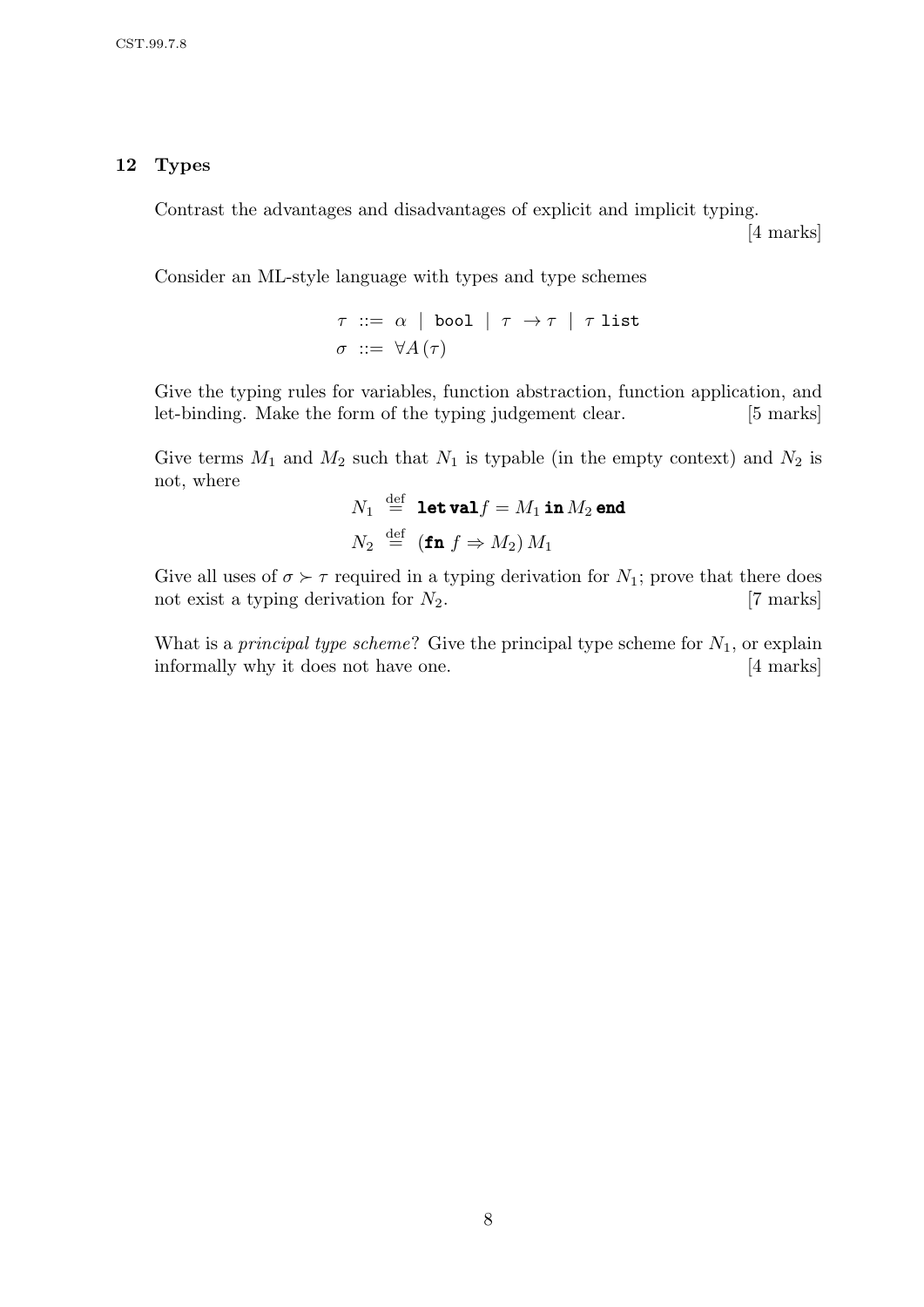#### 13 Communicating Automata and Pi Calculus

Concurrent processes are defined by the syntax

$$
P \ ::= \ A \langle b_1, \ldots, b_n \rangle \ \Big| \ \Sigma \alpha_i.P_i \ \Big| \ P_1 \ | \ P_2 \ \Big| \ \mathsf{new} \ a \ P
$$

where each process identifier  $A$  is equipped with a defining equation  $A(a_1,\ldots,a_n) \stackrel{\text{def}}{=} P_A$ . Give the transition rules from which transitions of the form  $P \stackrel{\alpha}{\rightarrow} P'$  can be inferred, where  $\alpha$  is of the form  $a, \overline{a}$  or  $\tau$ . The rules should not use structural congruence  $(\equiv)$ . [5 marks]

Enumerate the ways in which a transition of the form  $P|Q \stackrel{\alpha}{\to} R$  can be inferred from transitions of P and/or Q, and indicate the form of R in each case. [5 marks]

Hence show that if  $P|Q \stackrel{\alpha}{\to} R_1$ , then there exists  $R_2$  such that  $Q|P \stackrel{\alpha}{\to} R_2$  and  $R_1 \equiv R_2.$  [5 marks]

Give an example of P and Q for which new  $a(P|Q)$  has a  $\tau$ -transition but P|new a Q has no  $\tau$ -transition. Now suppose that new  $a(P|Q) \stackrel{\alpha}{\rightarrow} R_1$ ; what syntactic condition on P ensures that P|new  $a Q \stackrel{\alpha}{\rightarrow} R_2$  for some  $R_2$  with  $R_1 \equiv R_2$ ? Justify your answer. [5 marks]

#### 14 Additional Topics

List some intrinsic properties of wearable computers and how they may develop in future. [6 marks]

What is an Active Badge and how can it be used to locate personnel and equipment? [6 marks]

Give *four* other applications of the Active Badge and write brief notes on each. [4 marks]

Choose one of these four applications and explain how the underlying distributed system can ensure that the appropriate quality of service is available to the user. [4 marks]